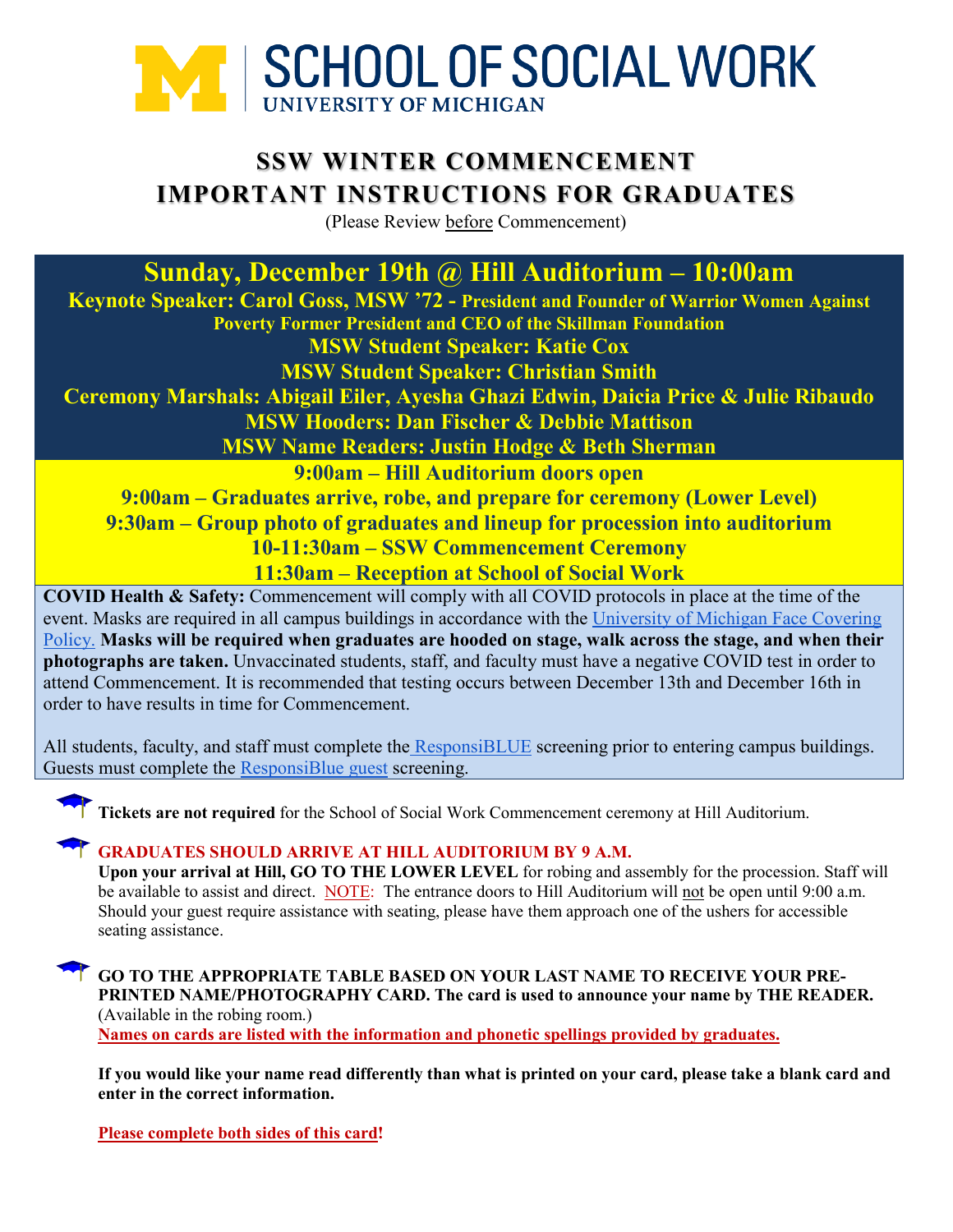This card will be also used by the photographer to help identify your photo and send you the proofs for possible purchase. There is *no obligation* to purchase the pictures.

**Hold on to this card until you go up on the stage. You will hand it to one of Readers at the lectern so they can announce your name.**

**TASSELS SHOULD BE ON THE RIGHT.** 



**HOODS SHOULD NOT BE WORN. YOU WILL CARRY IT OVER YOUR LEFT ARM.**  As part of the ceremony, you will hand your hood to one of the faculty hooders on stage who will ceremonially place the hood over your head. Staff will provide hooding instructions prior to the ceremony.

#### *DO NOT LEAVE VALUABLES (CAMERAS/PURSES) IN THE ROBING ROOM, AS IT WILL BE UNATTENDED DURING THE CEREMONY.*

**A GROUP PHOTO OF GRADUATES IS PLANNED FOR 9:30 A.M.** (Weather & time permitting) The Marshals and photographer will give specific instructions to all graduates in the Lower Level. Please be sure that all of your cards have been filled out, your attire is on, and you are ready for the ceremony **prior** to the photograph.

**IMMEDIATELY FOLLOWING THE GROUP PICTURE, THE MARSHALS WILL DIRECT YOU TO GET INTO THE PROPER ORDER FOR THE PROCESSION\*\*.** The procession into the auditorium will begin promptly at 10:00 a.m. The Marshals will give you instructions/directions.

**\*\*ORDER OF GRADUATES FOR PROCESSION** (in the following order):

- Student Speaker: Katie Cox
- Student Speaker: Christian Smith
- MSW degree candidates in alphabetical order

**MARSHALS WILL LEAD THE GRADUATES INTO THE AUDITORIUM** and direct graduates to their seats. Graduate seating will be in section  $1 \& 2$ . Please remain standing until all graduates have entered the auditorium and directed by the Dean to be seated.



#### **DURING THE CEREMONY: "Presentation of Graduates"**

When the Dean announces that the Hooders, Readers, and Marshals should take their places for the Presentation of Graduates – one Marshal will stand at the end of the row. The Marshal will motion for the first row to stand and will lead